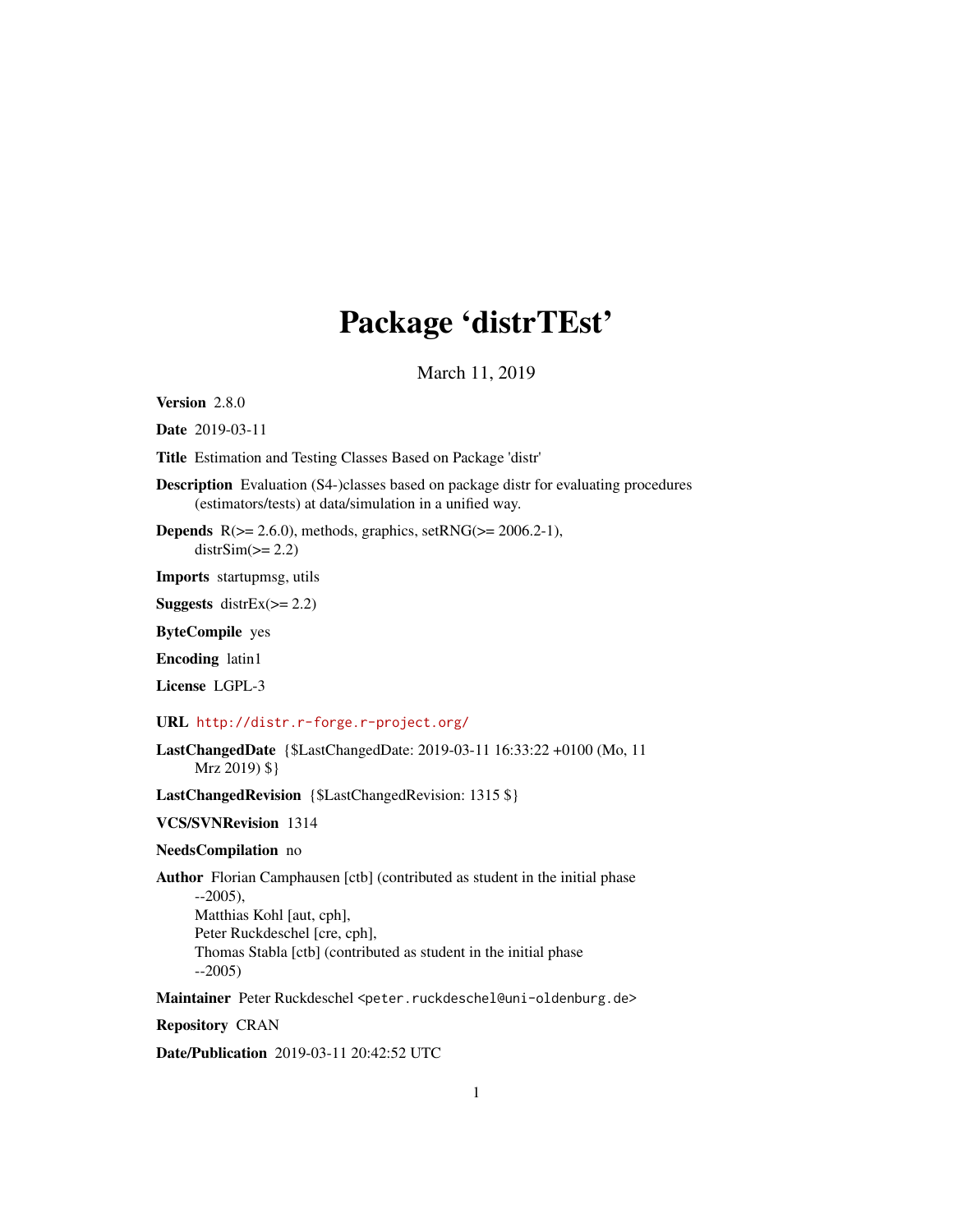## <span id="page-1-0"></span>R topics documented:

| Index | 16             |
|-------|----------------|
|       |                |
|       |                |
|       |                |
|       |                |
|       |                |
|       |                |
|       |                |
|       |                |
|       |                |
|       |                |
|       | -6             |
|       | -6             |
|       | 5              |
|       | $\overline{4}$ |
|       |                |
|       |                |

#### distrTEst-package *distrTEst – Estimation and Testing Classes Based on Package distr*

## Description

distrTest provides (S4-)classes for evaluating procedures (estimators/tests) at data/simulation in a unified way based on package distr. This is achieved by means of the S4 class Evaluation. The package is based on our packages distr and distrSim, hence uses distribution classes and simulation classes as introduced there to capture the situation from which the simulations stem.

## Details

| Package:         | distrTEst                                                                       |
|------------------|---------------------------------------------------------------------------------|
| Version:         | 2.8.0                                                                           |
| Date:            | 2019-03-11                                                                      |
| Depends:         | $R(>= 2.6.0)$ , methods, graphics, set $RNG(>= 2006.2-1)$ , distr $Sim(>= 2.2)$ |
| Imports:         | startupmsg, utils                                                               |
| Suggests:        | $distEx(>= 2.2)$                                                                |
| LazyLoad:        | yes                                                                             |
| License:         | LGPL-3                                                                          |
| URL:             | http://distr.r-forge.r-project.org/                                             |
| VCS/SVNRevision: | 1314                                                                            |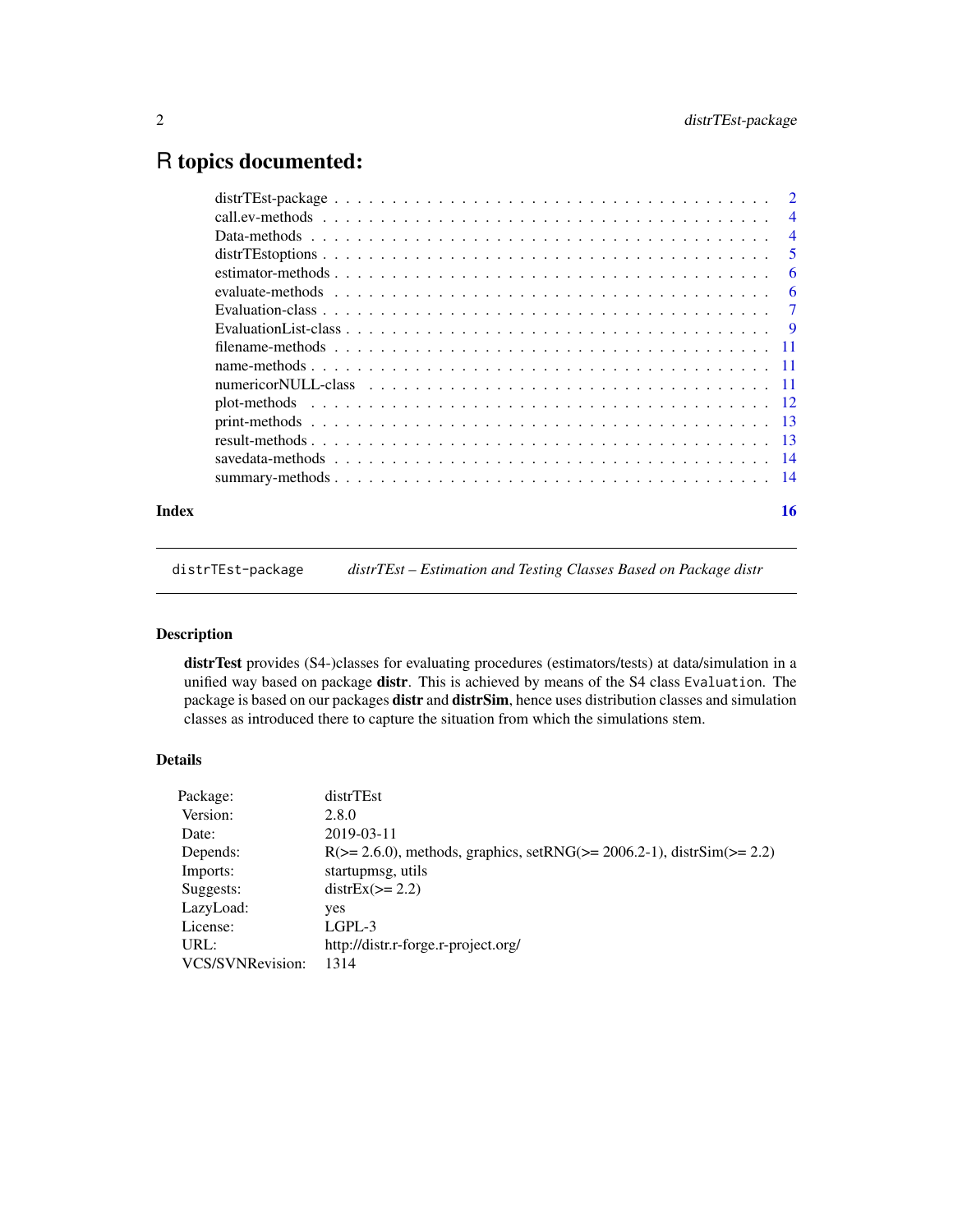## <span id="page-2-0"></span>distrTEst-package 3

#### **Classes**

```
"Evaluation"
      slots: [<name>(<class>)]
      name(character), filename(character), call.ev(call),
      Data(Dataclass), result(DataframeorNULL),
      estimator(OptionalFunction)
"EvaluationList"
      slots: [<name>(<class>)]
      name(character), Elist(list)
Objects of class "Evaluation" are generated by a call to evaluate.
```
## **Methods**

| plot        | plot method for "Evaluation" and for "EvaluationList"       |
|-------------|-------------------------------------------------------------|
| print, show | print/show method for "Evaluation" and for "EvaluationList" |
| summary     | summary method for "Evaluation" and for "EvaluationList"    |
| Data        | accessor method for "Evaluation", and, for "EvaluationList" |
|             | returns common Data                                         |

#### Slot accessors / -replacement functions

All slots are inspected / modified by corresponding accessors / -replacement functions, e.g. call.ev(X) or filename(X)<-"myevaluation.sav" for an object of class "Evaluation".

#### Start-up-Banner

You may suppress the start-up banner/message completely by setting options("StartupBanner"="off") somewhere before loading this package by library or require in your R-code / R-session.

If option "StartupBanner" is not defined (default) or setting options("StartupBanner"=NULL) or options("StartupBanner"="complete") the complete start-up banner is displayed.

For any other value of option "StartupBanner" (i.e., not in c(NULL,"off","complete")) only the version information is displayed.

The same can be achieved by wrapping the library or require call into either [suppressStartupMessages\(](#page-0-0)) or [onlytypeStartupMessages\(](#page-0-0).,atypes="version").

As for general packageStartupMessage's, you may also suppress all the start-up banner by wrapping the library or require call into suppressPackageStartupMessages() from startupmsgversion 0.5 on.

#### Package versions

Note: The first two numbers of package versions do not necessarily reflect package-individual development, but rather are chosen for the distrXXX family as a whole in order to ease updating "depends" information.

#### **Note**

Global options controlling the plots and summaries of Evaluationlist objects may be inspected / set by [distrTEstoptions\(](#page-4-1)) and [getdistrTEstOption\(](#page-4-2)).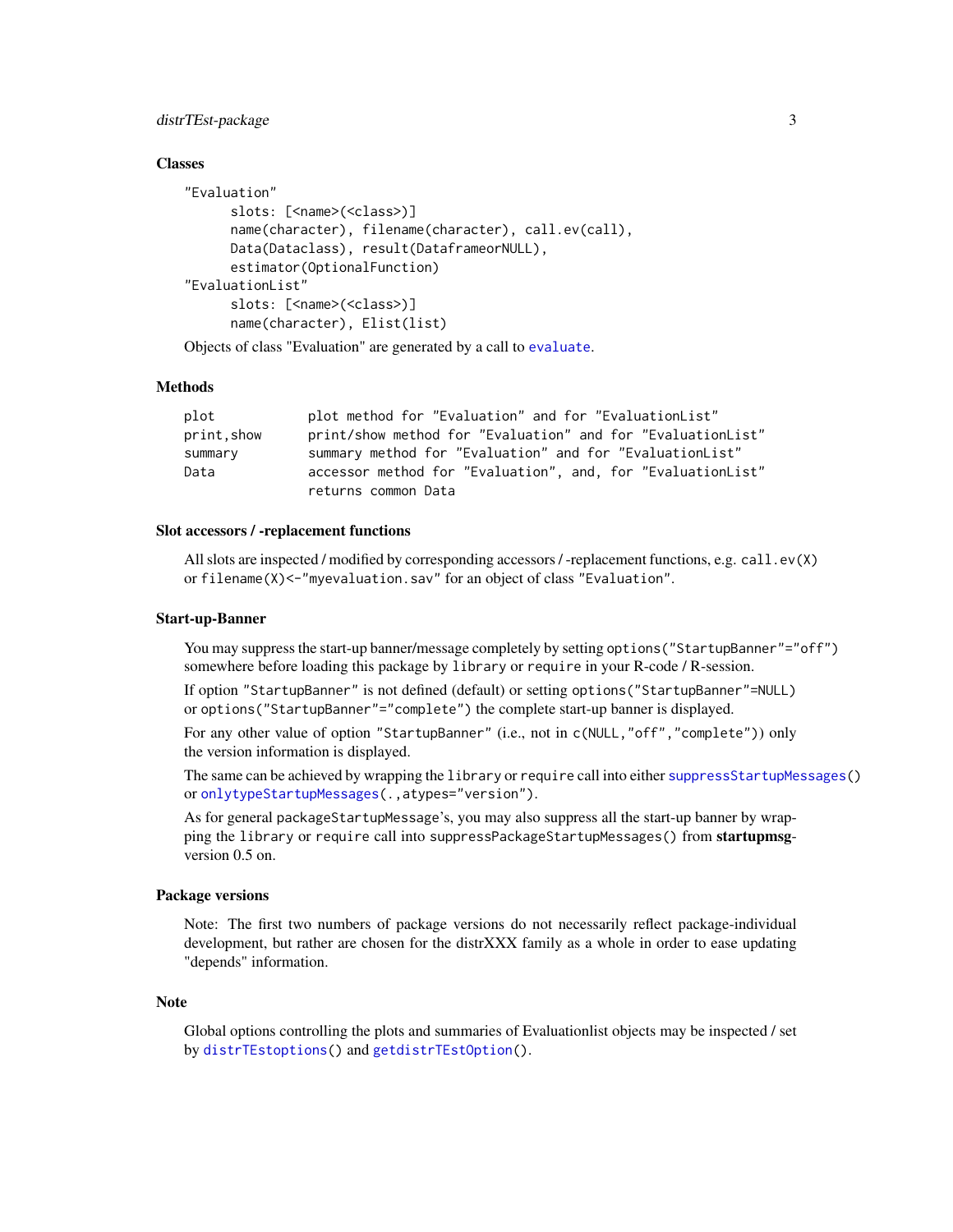## Author(s)

Thomas Stabla <statho3@web.de>, Florian Camphausen <fcampi@gmx.de>, Peter Ruckdeschel <peter.ruckdeschel@uni-oldenburg.de>, Matthias Kohl <Matthias.Kohl@stamats.de>

*Maintainer:* Peter Ruckdeschel <peter.ruckdeschel@uni-oldenburg.de>

## References

A vignette for packages distr, distrSim, distrTEst, and distrEx is included into the mere documentation package distrDoc and may be called by require("distrDoc"); vignette("distr").

A homepage to this package is available under <http://distr.r-forge.r-project.org/>

#### See Also

[distr-package](#page-0-0), [distrSim-package](#page-0-0), [setRNG](#page-0-0)

call.ev-methods *Methods for Function call.ev in Package 'distrTEst'*

## **Description**

call.ev-methods

## Methods

call.ev signature(object = "Evaluation"): returns the call which created the object

Data-methods *Methods for Function Data in Package 'distrTEst'*

## Description

Data-methods

## Methods

**Data** signature(object = "Evaluation"): returns the Data slot

Data signature(object = "EvaluationList"): returns the common Data slot of the respective list elements

<span id="page-3-0"></span>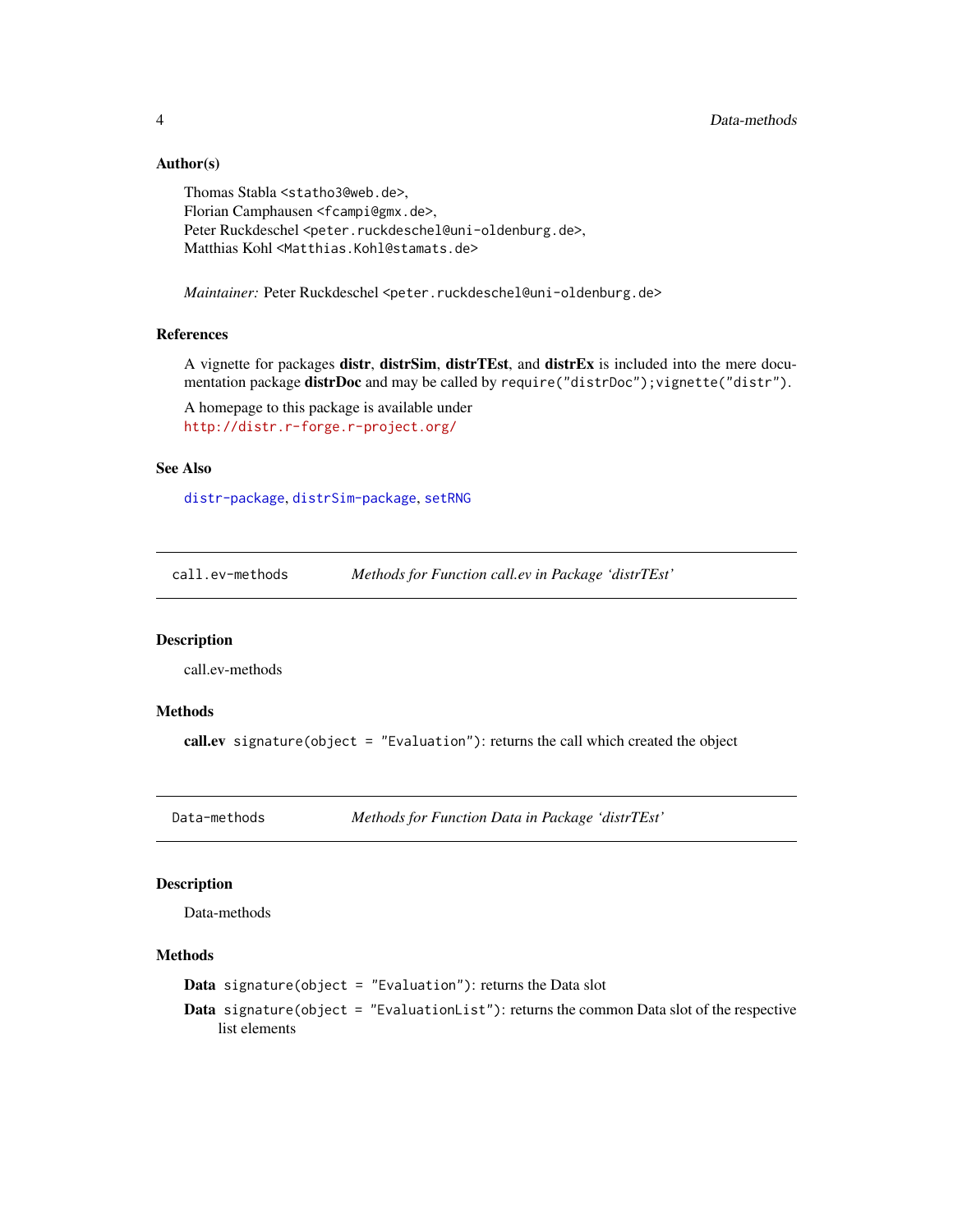<span id="page-4-1"></span><span id="page-4-0"></span>distrTEstoptions *functions to change the global variables of the package 'distrTEst'*

#### <span id="page-4-2"></span>Description

With distrTEstoptions and getdistrTEstOption you may inspect and change the global variables used by package distrTEst.

#### Usage

```
distrTEstoptions(...)
getdistrTEstOption(x)
```
#### Arguments

| $\cdot$ $\cdot$ $\cdot$ | any options can be defined, using name = value or by passing a list of such<br>tagged values. |
|-------------------------|-----------------------------------------------------------------------------------------------|
|                         | a character string holding an option name.                                                    |

#### Details

Invoking distrTEstoptions() with no arguments returns a list with the current values of the options. To access the value of a single option, one should use getdistrTEstOption("MaxNumberofSummarizedEvaluations e.g., rather than distrTEstoptions("MaxNumberofSummarizedEvaluations") which is a *list* of length one.

#### Value

distrTEstoptions() returns a list of the global options of distrTEst.

distrTEstoptions("MaxNumberofSummarizedEvaluations") returns the global option MaxNumberofSummarizedEvalua as a list of length 1.

distrTEstoptions("MaxNumberofSummarizedEvaluations" = 3) sets the value of the global option MaxNumberofSummarizedEvaluations to 3. getdistrTEstOption("MaxNumberofSummarizedEvaluations") the current value set for option MaxNumberofSummarizedEvaluations.

#### Currently available options

MaxNumberofPlottedEvaluations maximal number of evaluations plotted; defaults to 6

- MaxNumberofPlottedEvaluationDims maximal number of evaluation dimensions plotted in parallel; defaults to 6
- MaxNumberofSummarizedEvaluations maximal number of evaluations summarized in parallel; defaults to 15

MaxNumberofPrintedEvaluations maximal number of evaluations printed in parallel; defaults to 15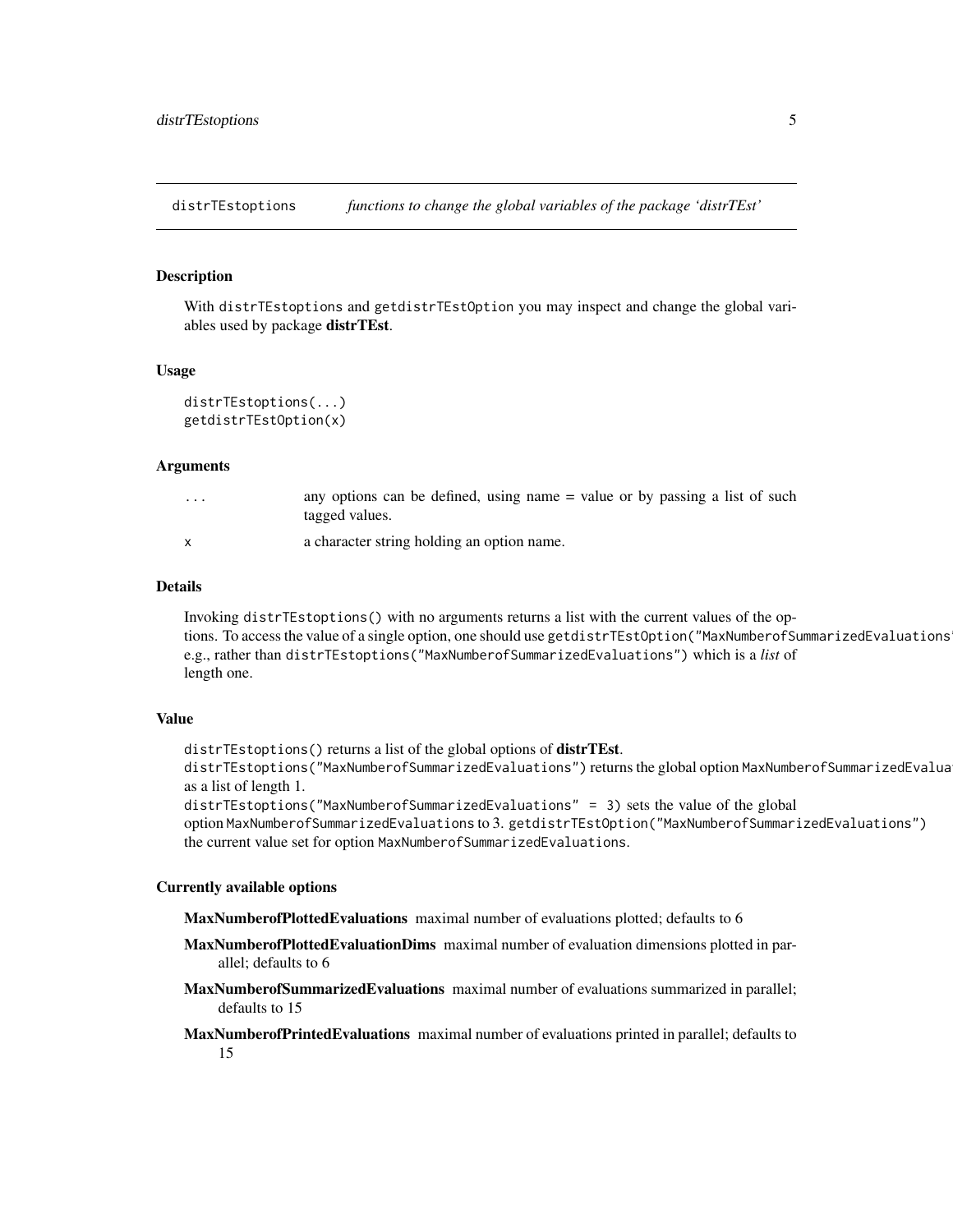## <span id="page-5-0"></span>Author(s)

Peter Ruckdeschel <peter.ruckdeschel@uni-oldenburg.de>

#### See Also

[options](#page-0-0), [getOption](#page-0-0), [distroptions](#page-0-0), [getdistrOption](#page-0-0)

## Examples

```
distrTEstoptions()
distrTEstoptions("MaxNumberofPlottedEvaluationDims")
distrTEstoptions("MaxNumberofPlottedEvaluationDims" = 5)
# or
getdistrTEstOption("MaxNumberofPlottedEvaluationDims")
```
estimator-methods *Methods for Function estimator in Package 'distrTEst'*

## Description

estimator-methods

#### Methods

```
estimator signature(object = "Evaluation"): returns the estimator
```
evaluate-methods *Methods for Function evaluate in Package 'distrTEst'*

## <span id="page-5-1"></span>Description

evaluate-methods to produce objects of class "Evaluation"

## Arguments

| object    | the data set / simulation on which the evaluation takes place                                                                                                                                                                                                          |
|-----------|------------------------------------------------------------------------------------------------------------------------------------------------------------------------------------------------------------------------------------------------------------------------|
| estimator | the estimation function used; should be able to deal with data in matrix form<br>samplesize x obsDim, and, should return either a univariate result or a vector<br>(with named coordinates, if possible).                                                              |
| resname   | (a vector of) character(s); the name for the univariate results or, in the case<br>of multivariate results, and if the coordinates of the results have not yet been<br>named, the basic name for them which is pasted to the coordinate number for<br>each coordinate. |
| name      | character; the name for the Evaluation object; by default the (R-)name of the<br>Data set object.                                                                                                                                                                      |
| filename  | character; the filename for the Evaluation object (where it is to be saved to); by<br>default the filename of the Data set object which is concatenated with the name<br>of the estimator in savedata.                                                                 |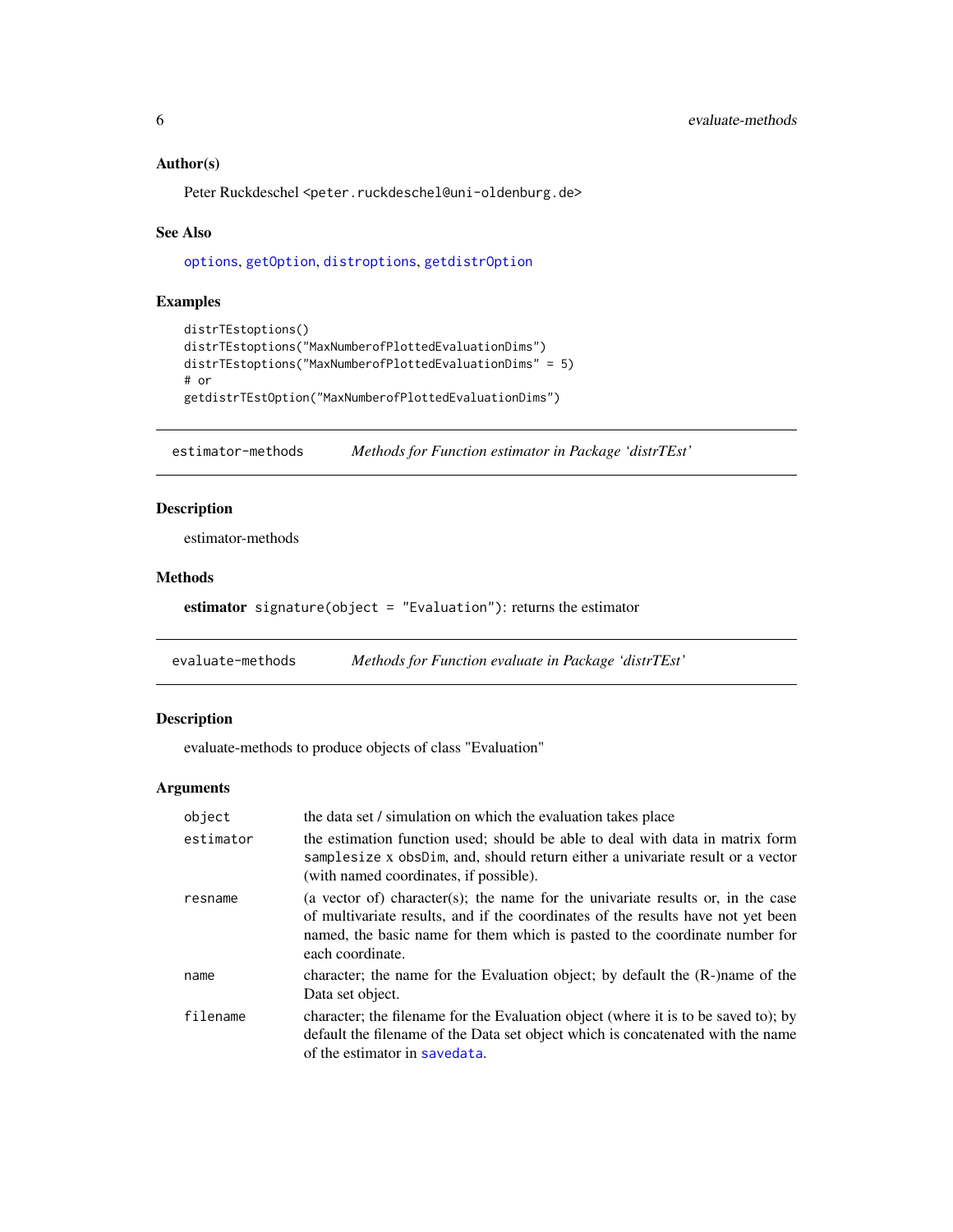<span id="page-6-0"></span>Evaluation-class 7

#### Details

besides the arguments determining the method dispatch, we have:

```
evaluate(object, estimator, ..., resname = "res",
                       name = as.character(substitute(object)),
                       filename = filename(object))
```
#### Methods

evaluate signature(object = "Dataclass", estimator = "function"): creates an object of class "Evaluation", see there for further information

evaluate signature(object = "Contsimulation", estimator = "function"): creates an object of class "Evaluation", see there for further information

#### See Also

[Evaluation-class](#page-6-1)

<span id="page-6-1"></span>Evaluation-class *Class "Evaluation"*

#### Description

When an estimator is used to data of the type "Dataclass" with the method evaluate, the result is an object of class "Evaluation".

#### Objects from the Class

Objects could be created by calls of the form new("Evaluation", Data, estimator, [result, name, filename, call. It does not seem to be very useful to generate a new object this way, however. It is to be preferred to use "evaluate" with a Dataclass object!

## **Slots**

- call.ev Object of class "call": the call which created the object, e.g.; "evaluate(Dataclassobject,mean)"
- Data Object of class "Dataclass": the data set / simulation on which the evaluation takes place.
- estimator Object of class "OptionalFunction": estimation function used; this estimation function should be able to deal with data in matrix form samplesize x obsDim and should return either a univariate result or a vector (with named coordinates, if possible).
- filename Object of class "character": the filename of the evaluation; by default the filename of the Dataclass object, which was called by evaluate
- name Object of class "character": the name of the evaluation; by default the name of the Dataclass object, which was called by evaluate
- result Object of class "DataframeorNULL": the result of the evaluation of the estimation on data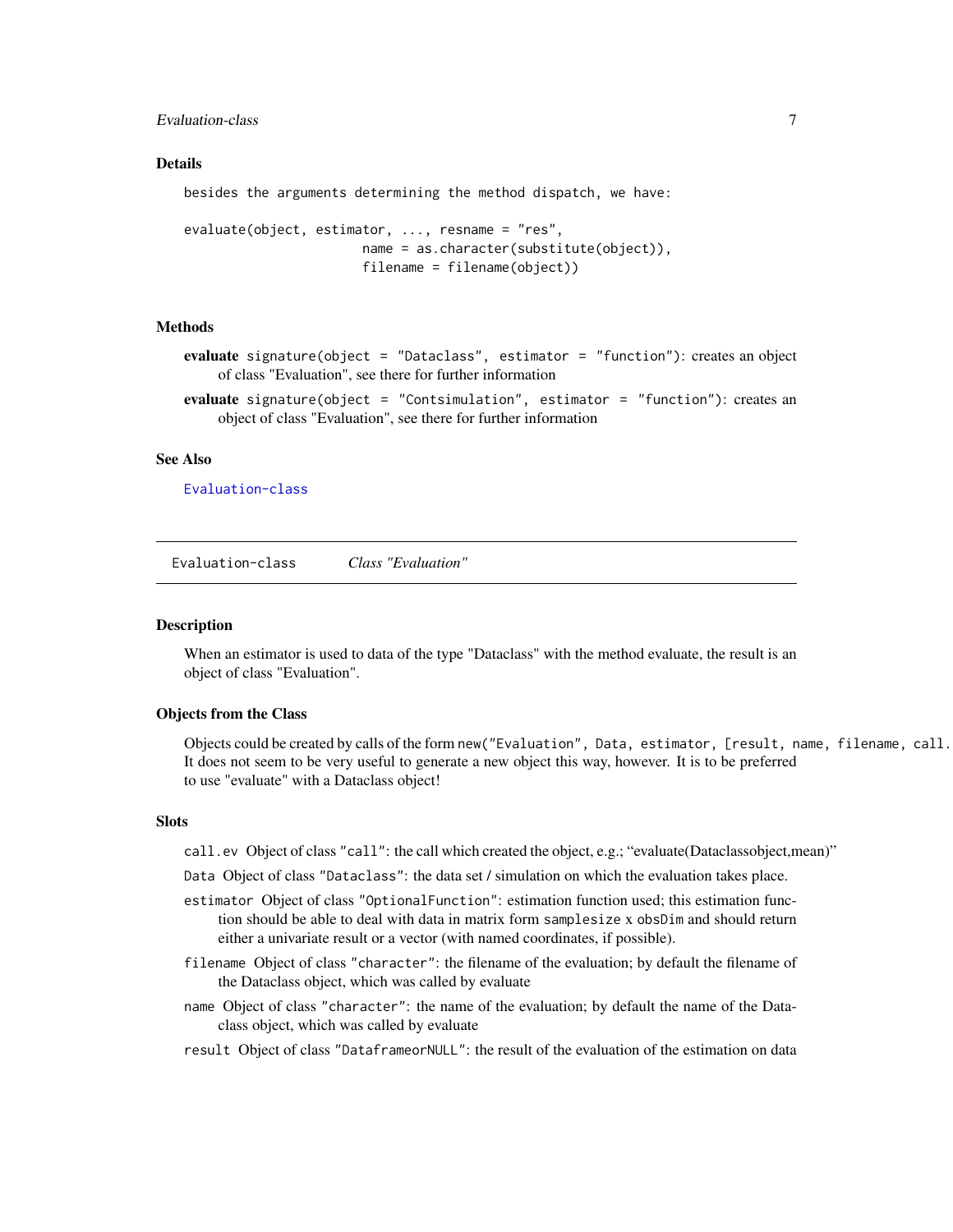#### <span id="page-7-0"></span>Accessors/Replacement functions

call.ev no replacement possible estimator no replacement possible filename replacement possible name replacement possible result no replacement possible

#### Methods

initialize signature(.Object = "Evaluation"): initialize method

- plot signature(object = "Evaluation"): returns a boxplot of the result
- print signature(object = "Evaluation"): returns the name of the data object, its filename, the estimator used and the result
- savedata signature(object = "Evaluation"): saves the object in two files in the directory of R - one with data, one without as comment file (see example)
- summary signature(object = "Evaluation"): returns the name of the data object, its filename, the estimator used and a statistical summary of the result

## Note

The saved "evaluation" can be loaded with the usual load-command, the saved comment with the function cload.

## Author(s)

Thomas Stabla <statho3@web.de>, Florian Camphausen <fcampi@gmx.de>, Peter Ruckdeschel <peter.ruckdeschel@uni-oldenburg.de>, Matthias Kohl <Matthias.Kohl@stamats.de>

#### See Also

[Dataclass-class](#page-0-0) [Simulation-class](#page-0-0) [Contsimulation-class](#page-0-0) [load](#page-0-0) [cload](#page-0-0) [savedata-methods](#page-13-2) [plot-methods](#page-11-1) [simulate-methods](#page-0-0) [summary-methods](#page-13-3)

#### Examples

```
N <- Norm() # N is a standard normal distribution.
C \leftarrow Cauchy() # C is a Cauchy distribution
cs <- Contsimulation(filename = "csim",
                      runs = 5,
                      samplesize=5000,
                      seed=setRNG(),
                      distribution.id = N,
                      distribution.c = C,
                      rate = 0.1)
simulate(cs)
```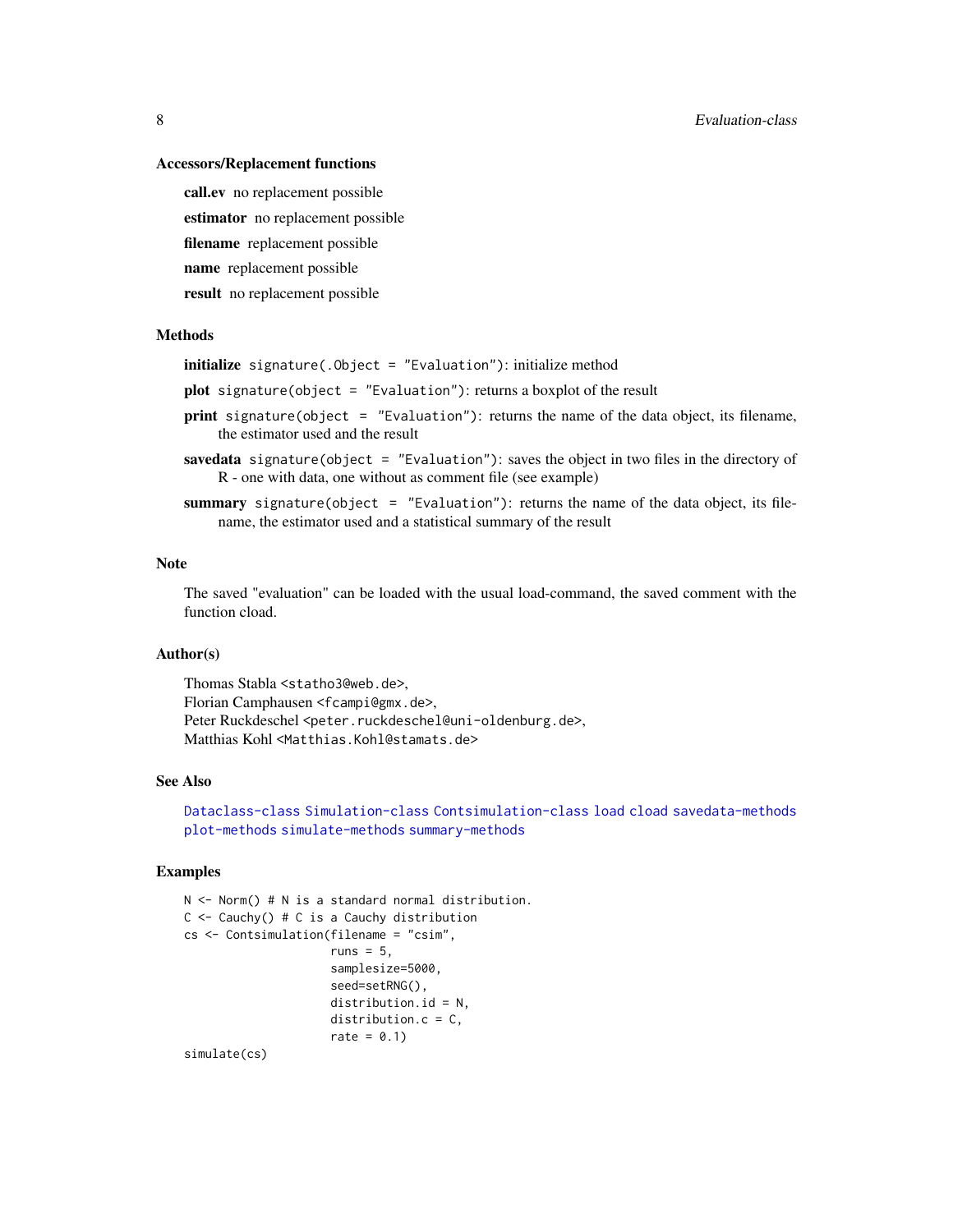## <span id="page-8-0"></span>EvaluationList-class 9

```
# Each of the 25000 random numbers is ideal (N-distributed) with
# probability 0.9 and contaminated (C-distributed) with probability = 0.1
summary(cs)
ev1 <- evaluate(cs, mean, resname="mean") # estimates the data with mean
ev1 # bad results
ev2 <- evaluate(cs,median, resname="median") # estimates the data with median
ev2 # better results because median is robust
savedata(ev1)
# saves the evaluation with result as "csim.mean" and without result as
# "csim.mean.comment" in the working directory # of R - "csim" is the
# filename of the Contsimulation object, mean the name of the estimator
rm(ev1)
cload("csim.mean")
# loads the evaluation without result - the object is called ev1.comment
ev1.comment
load("csim.mean") # loads the evaluation with result
ev1
plot(ev1)
#
#another function to be evaluated:
severalThings<- function(x) {list("mean"=mean(x),"sd"=sd(as.vector(x)), "mad"=mad(x))}
ev3 <- evaluate(cs, severalThings, resname="several")
plot(ev3)
plot(ev3, ylim=c(0,10), col=c("blue","green", "red"))
```
EvaluationList-class *Class "EvaluationList"*

#### Description

Several objects of class "Evaluation" may be gathered in a list of class "EvaluationList", if they all have the same result-format and also share the same data-set.

#### Objects from the Class

Objects may be created by the generating function EvaluationList, i.e.; EvaluationList(..., name0 = "a list of \"E where all arguments passed through ... have to be objects of class "Evaluation", the corresponding result-slots have to contain data.frames of identical dimension; the corresponding calls have to have identical object-arguments (for the data set), and the corresponding Data-slots have to be identical.

#### Slots

name: Object of class "character": the name of the EvaluationList object Elist: Object of class "list": the list of Evaluation objects

#### Accesor/Replacement methods

```
Elist signature(object = "EvaluationList"): returns the list with the Evaluation objects
name signature(object = "EvaluationList"): returns/modifies the name of the Evaluation-
    List object
```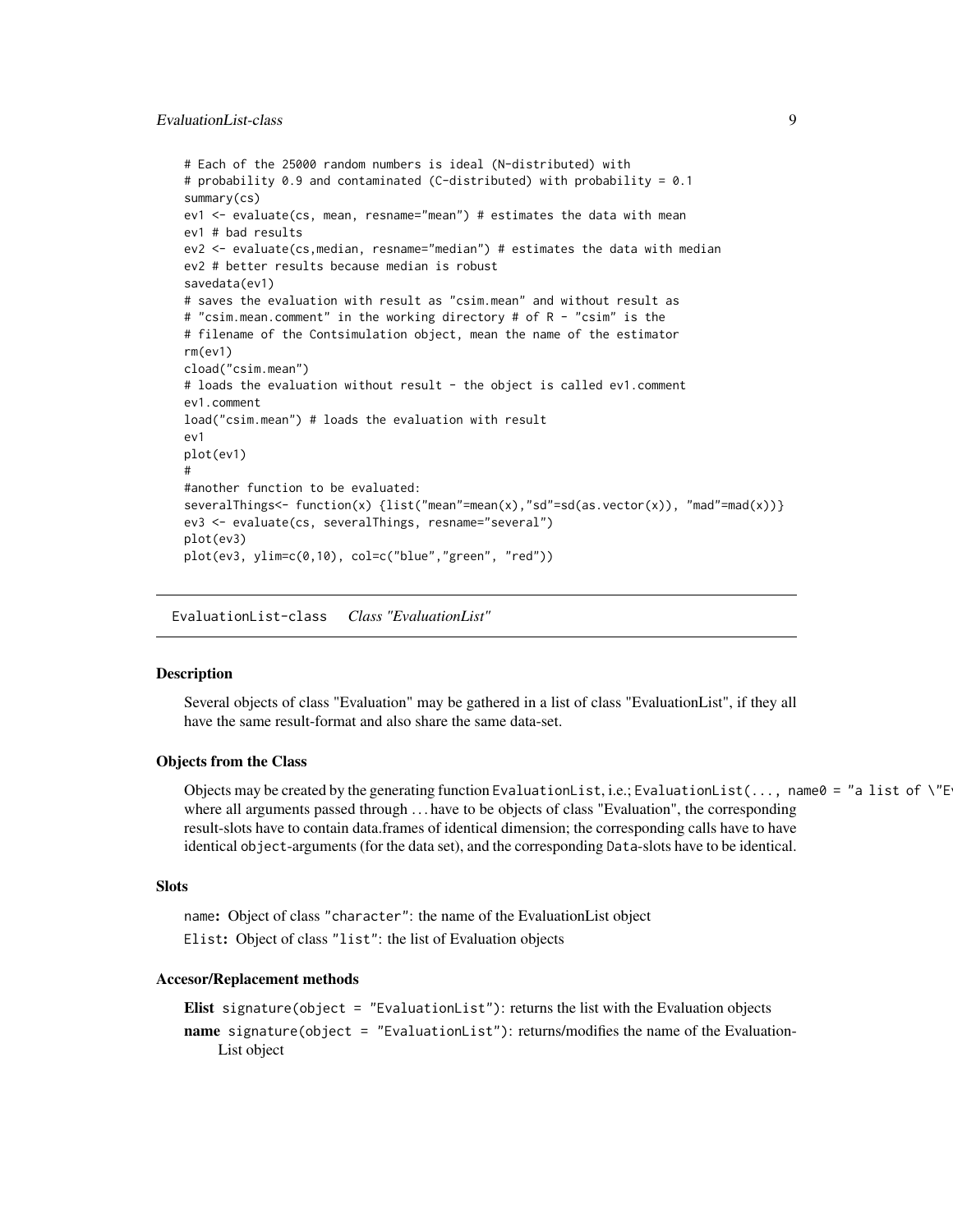#### Methods

- Data signature(object = "EvaluationList"): returns the common Data-slot of one of the Evaluation objects
- plot signature(object = "EvaluationList"): returns grouped boxplots of the results
- **print** signature(object = "EvaluationList"): for each list element returns the name of the data object, its filename, the estimator used and the result

show signature(object = "EvaluationList"): as print

summary signature(object = "EvaluationList"): returns the name of the data object, its filename, the estimator used and a statistical summary of the result

#### Author(s)

Thomas Stabla <statho3@web.de>, Florian Camphausen <fcampi@gmx.de>, Peter Ruckdeschel <peter.ruckdeschel@uni-oldenburg.de>, Matthias Kohl <Matthias.Kohl@stamats.de>

#### See Also

[Dataclass-class](#page-0-0) [Simulation-class](#page-0-0) [Contsimulation-class](#page-0-0) [Evaluation-class](#page-6-1) [print-methods](#page-12-1) [plot-methods](#page-11-1) [simulate-methods](#page-0-0) [summary-methods](#page-13-3)

#### Examples

```
N <- Norm() # N is a standard normal distribution.
C \leftarrow Cauchy() # C is a Cauchy distribution
cs <- Contsimulation(filename = "csim",
                     runs = 15,
                     samplesize=500,
                     seed=setRNG(),
                     distribution.id = N,
                     distribution.c = C,
                     rate = 0.1)
simulate(cs)
# Each of the 25000 random numbers is ideal (N-distributed) with
# probability 0.9 and contaminated (C-distributed) with probability = 0.1
summary(cs)
ev1 \le evaluate(cs, mean) # estimates the data with mean
ev1 # bad results
ev2 <- evaluate(cs,median) # estimates the data with median
ev2 # better results because median is robust
savedata(ev1)
# saves the EvaluationList with result as "csim.mean" and without result as
# "csim.mean.comment" in the working directory # of R - "csim" is the
# filename of the Contsimulation object, mean the name of the estimator
rm(ev1)
cload("csim.mean")
# loads the EvaluationList without result - the object is called ev1.comment
ev1.comment
load("csim.mean") # loads the EvaluationList with result
```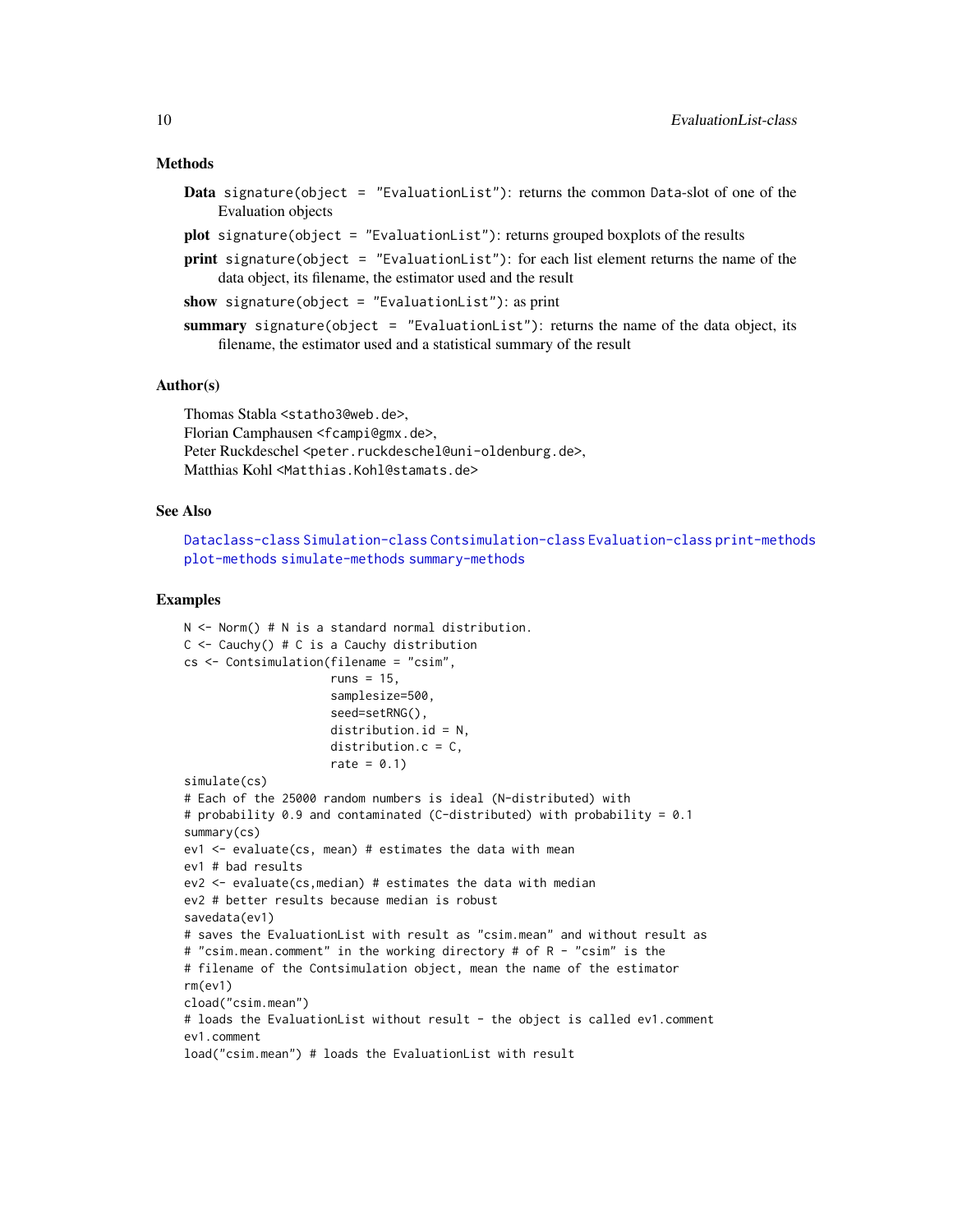#### <span id="page-10-0"></span>filename-methods 11

```
ev1
ElistObj <- EvaluationList(ev1,ev2,name0="myEvalList")
plot(ElistObj,ylim=matrix(c(-0.5,0.5,0.5,4),nrow=2),main=c("location","scale"))
plot(ElistObj,ylim=c(-0.5,0.5),main=c("location"),runs0=3:12,dims0=1,evals0=2)
ElistObj
summary(ElistObj)
```
filename-methods *Methods for Function filename in Package 'distrTEst'*

#### Description

filename-methods

## Methods

filename signature(object = "Evaluation"): returns the filename of the evaluated object

name-methods *Methods for Function name in Package 'distrTEst'*

## Description

name-methods

#### Methods

name signature(object = "Evaluation"): returns the slot name of data object name<- signature(.Object = "Evaluation"): modifies the slot name of data object

numericorNULL-class *Classes "numericorNULL", "CallorNULL", and "DataframeorNULL"*

#### Description

auxiliary classes; may contain either a numeric vector or NULL [or a call / data.frame or NULL, respectively].

#### Objects from the Class

A virtual Class: No objects may be created from it.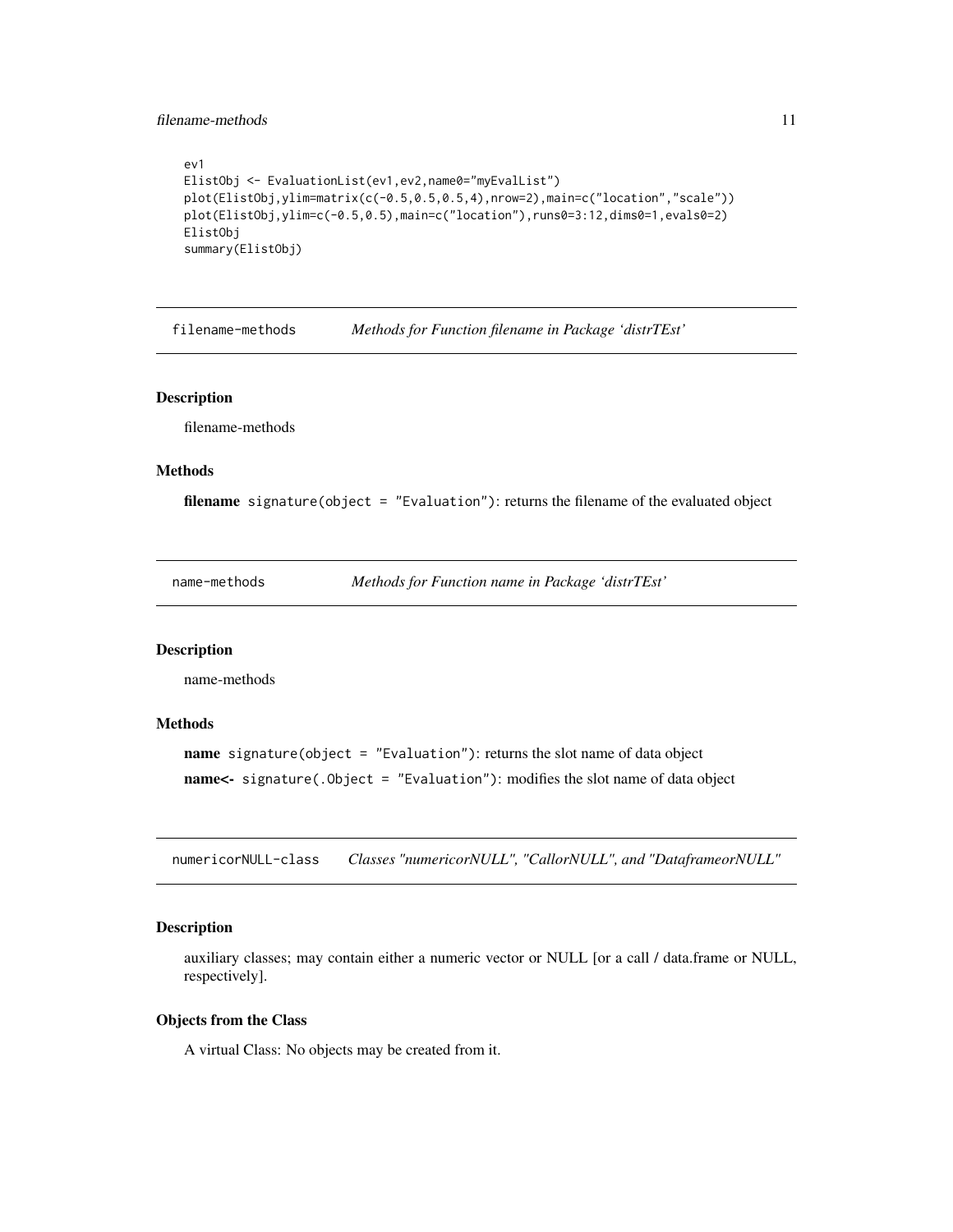#### Methods

No methods defined with class "numericorNULL", "CallorNULL", and "DataframeorNULL" in the signature.

#### Note

From version 1.8, the result slot of an object of class evaluation is of type "DataframeorNULL"

#### Author(s)

Thomas Stabla <statho3@web.de>, Florian Camphausen <fcampi@gmx.de>, Peter Ruckdeschel <peter.ruckdeschel@uni-oldenburg.de>, Matthias Kohl <Matthias.Kohl@stamats.de>

#### See Also

## [Evaluation-class](#page-6-1)

<span id="page-11-1"></span>

plot-methods *Methods for Function plot in Package 'distrTEst'*

## **Description**

plot-methods

## Value

An S3 object of class c("plotInfo","DiagnInfo"), i.e., a list containing the information needed to produce the respective plot, which at a later stage could be used by different graphic engines (like, e.g. ggplot) to produce the plot in a different framework. A more detailed description will follow in a subsequent version.

#### Methods

plot signature( $x =$  "Evaluation",  $y =$ "missing"): returns a boxplot of the result

plot signature( $x =$  "EvaluationList",  $y =$ "missing"): regroups the list according to the different columns/coordinates of the result of the evaluation; for each such coordinate a boxplot is generated containing possibly several procedures and if evaluated at a Contsimulation object also grouped into evaluations on ideal and real data. The plot-arguments main and ylim may be transmitted coordinatewise (i.e.; a vector of length (result-dimension), respectively a 2 x (result-dimension) matrix) or globally, using the usual recycling rules.

<span id="page-11-0"></span>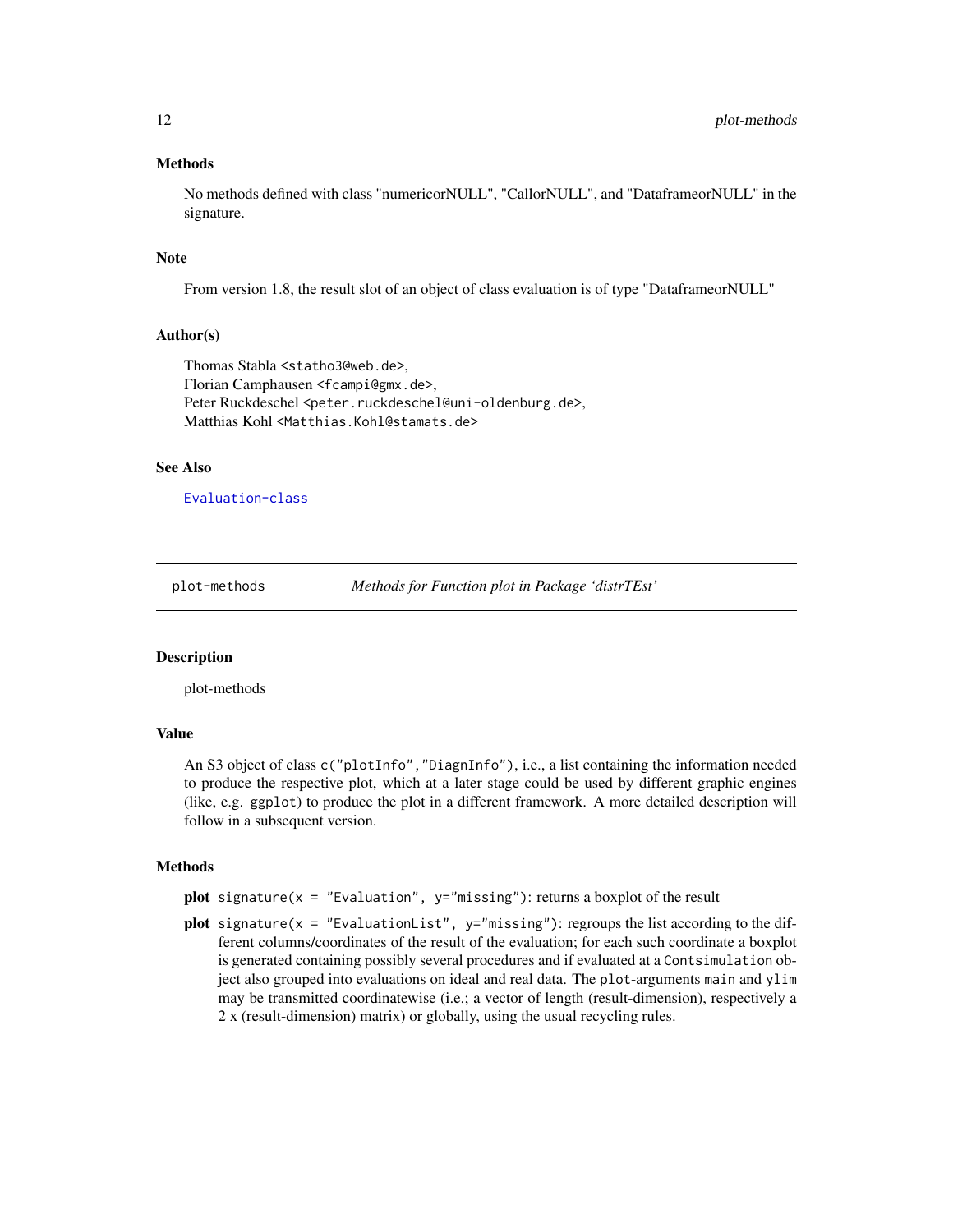<span id="page-12-1"></span><span id="page-12-0"></span>

## Description

print/show-methods

## Methods

**print** signature( $x =$  "Evaluation"): returns the name of the data object, its filename, the estimator used and the result; optional arguments:

runs0 the indices of runs to be summarized;

dims0 the indices of result dimensions to be summarized;

internal argument:

inList decides if name of Dataobject and Datafile are printed out (which is done if inLIST==FALSE); defaults to FALSE but is TRUE when summary is called from summary-method for signature (object = "Evaluat

print signature(object = "EvaluationList"): after printing the name of the list, for each member of the list print is executed; optional arguments:

eval0 the indices of evaluations to be summarized; - of this vector eval0 maximally MaxNumberofSummarizedEvalua evaluations are summarized where MaxNumberofPrintedEvaluations is a global option, see [distrTEstoptions](#page-4-1)

runs0 the indices of runs to be summarized;

dims0 the indices of observation dimensions to be summarized;

show signature( $x =$  "Evaluation"): the same as print (without optional arguments)

show signature( $x =$  "EvaluationList"): the same as print (without optional arguments)

result-methods *Methods for Function result in Package 'distrTEst'*

#### Description

result-methods

## Methods

result signature(object = "Evaluation"): returns the result of an evaluation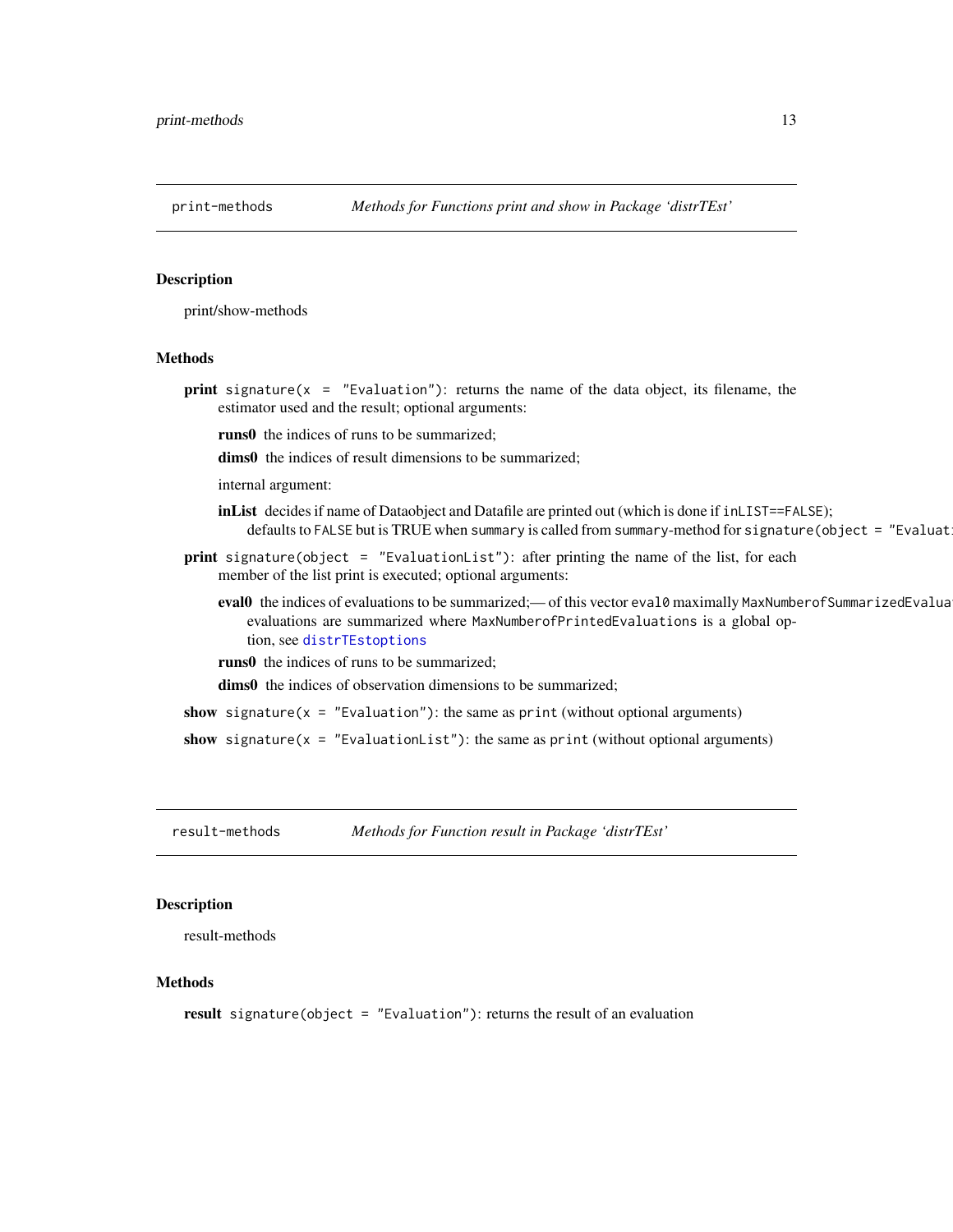<span id="page-13-2"></span><span id="page-13-0"></span>

## <span id="page-13-1"></span>**Description**

savedata-methods

#### Methods

savedata signature(object = "Evaluation"): saves the object in two files in the directory of R - one with data —filename =  $\langle$  filename  $\rangle$ —, one without as comment file —filename = <filename>.comment—(see example); <filename>the filename can be specified in the optional argument fileN; by default it is concatenated from the filename of the Dataclass object and the estimatorname, which you may either pass as argument estimatorName or it is taken as the R-name of the corresponding R-function.

## Note

For an example, see [Simulation-class](#page-0-0) and [Contsimulation-class](#page-0-0)

#### See Also

[Dataclass-class](#page-0-0) [Simulation-class](#page-0-0) [Contsimulation-class](#page-0-0) [Evaluation-class](#page-6-1)

<span id="page-13-3"></span>

| summary-methods | Methods for Function summary in Package 'distrTEst' |  |
|-----------------|-----------------------------------------------------|--|
|                 |                                                     |  |

## Description

summary-methods

#### Methods

- summary signature(object = "Evaluation"): returns the name of the data object, its filename, the estimator used and a statistical summary of the result;optional arguments:
	- runs0 the indices of runs to be summarized;
	- dims0 the indices of result dimensions to be summarized;
	- internal argument:
	- inList decides if name of Dataobject and Datafile are printed out (which is done if inLIST==FALSE); defaults to FALSE but is TRUE when summary is called from summary-method for signature (object = "Evaluat
- summary signature(object = "EvaluationList"): returns, for each member of the list a summary of the corresponding Evaluation object; optional arguments: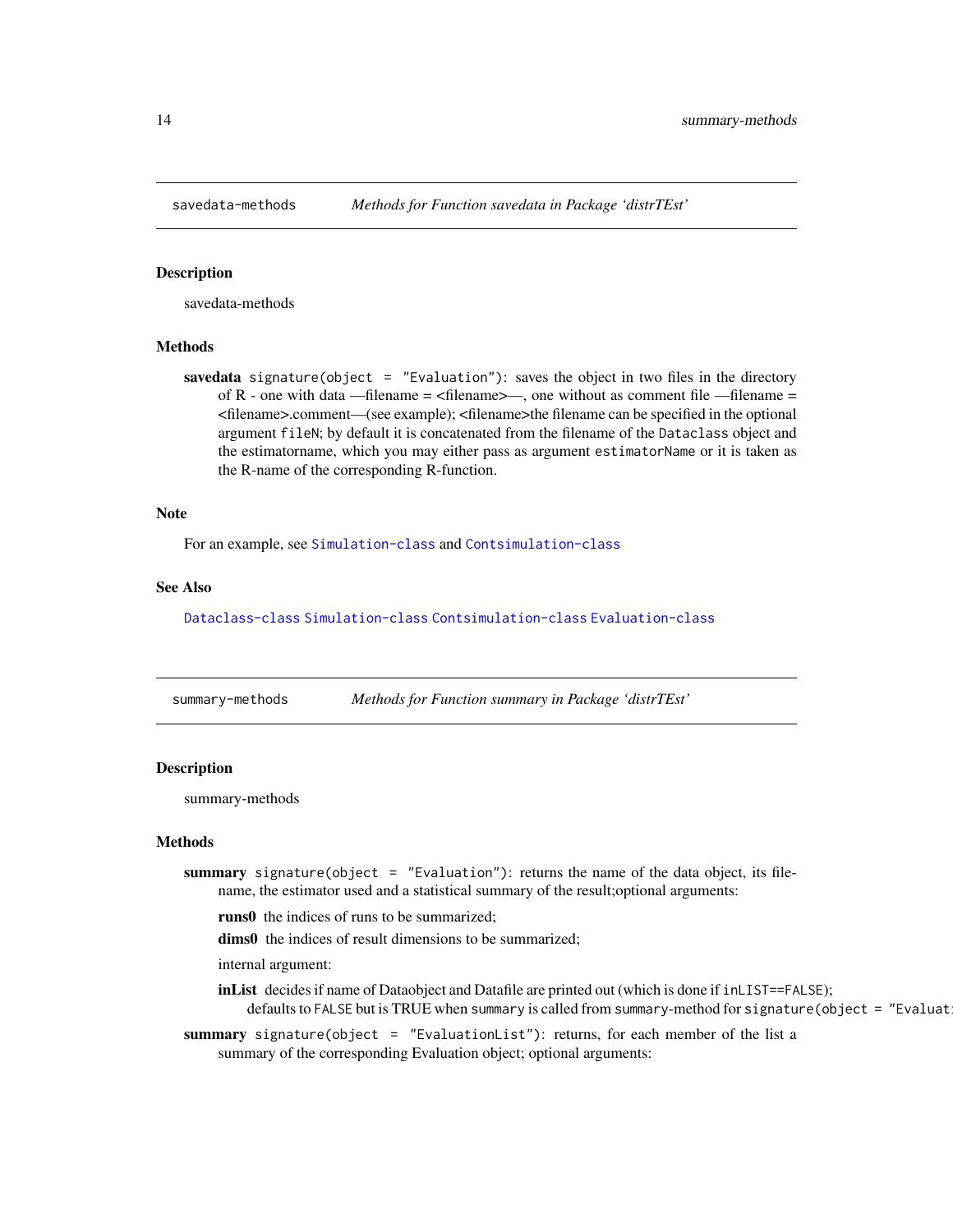- <span id="page-14-0"></span>eval0 the indices of evaluations to be summarized;- of this vector eval0 maximally MaxNumberofSummarizedEvalua evaluations are summarized where MaxNumberofSummarizedEvaluations is a global option, see [distrTEstoptions](#page-4-1)
- runs0 the indices of runs to be summarized;
- dims0 the indices of observation dimensions to be summarized;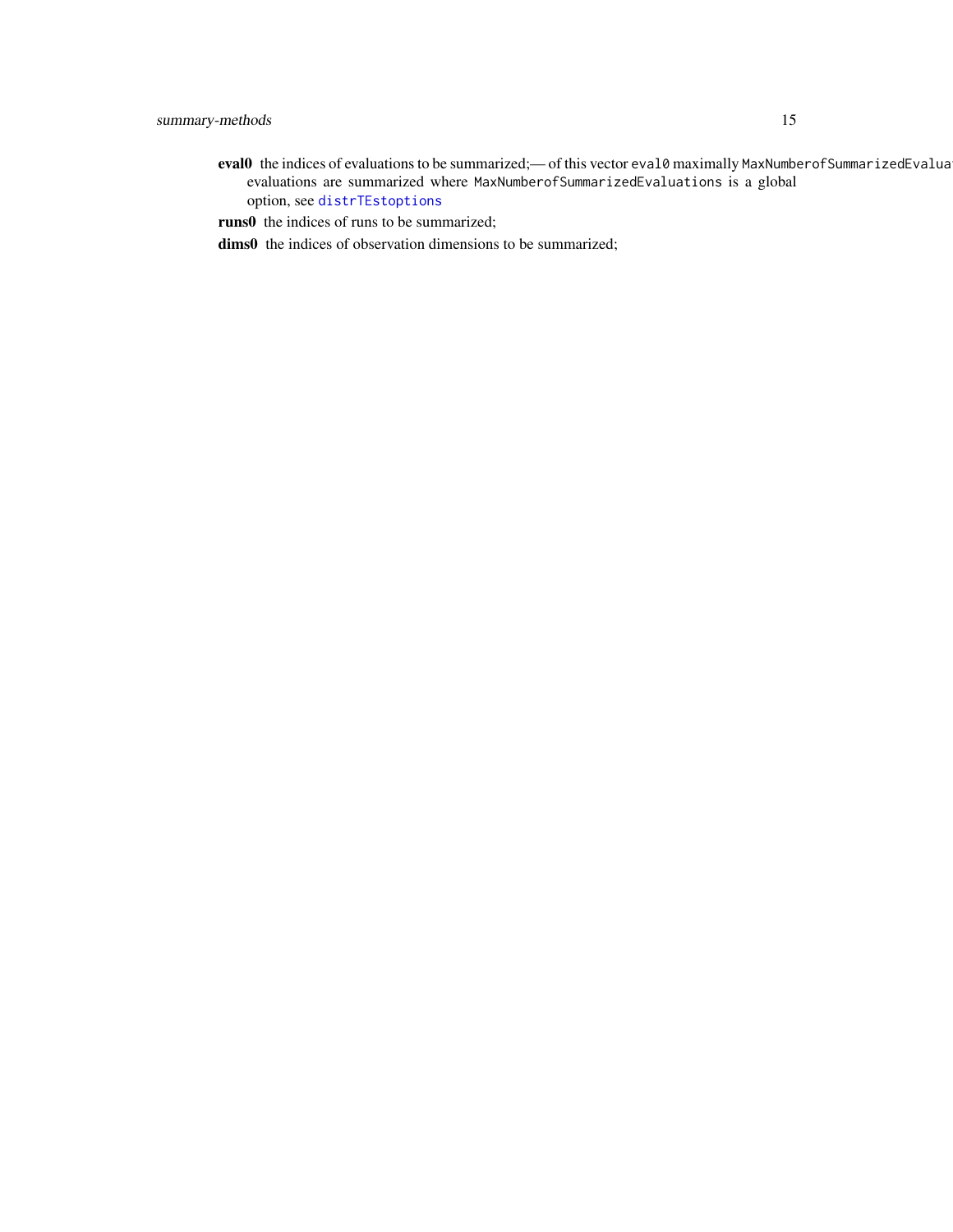# <span id="page-15-0"></span>Index

∗Topic classes numericorNULL-class, [11](#page-10-0) ∗Topic file filename-methods, [11](#page-10-0) savedata-methods, [14](#page-13-0) ∗Topic hplot plot-methods, [12](#page-11-0) ∗Topic list EvaluationList-class, [9](#page-8-0) ∗Topic manip Evaluation-class, [7](#page-6-0) EvaluationList-class, [9](#page-8-0) ∗Topic methods call.ev-methods, [4](#page-3-0) Data-methods, [4](#page-3-0) estimator-methods, [6](#page-5-0) evaluate-methods, [6](#page-5-0) filename-methods, [11](#page-10-0) name-methods, [11](#page-10-0) plot-methods, [12](#page-11-0) print-methods, [13](#page-12-0) result-methods, [13](#page-12-0) savedata-methods, [14](#page-13-0) summary-methods, [14](#page-13-0) ∗Topic misc distrTEstoptions, [5](#page-4-0) ∗Topic package distrTEst-package, [2](#page-1-0) ∗Topic print print-methods, [13](#page-12-0) call.ev *(*call.ev-methods*)*, [4](#page-3-0) call.ev,Evaluation-method *(*call.ev-methods*)*, [4](#page-3-0) call.ev-methods, [4](#page-3-0) CallorNULL-class *(*numericorNULL-class*)*, [11](#page-10-0) cload, *[8](#page-7-0)* Data *(*Data-methods*)*, [4](#page-3-0)

```
Data,Evaluation-method (Data-methods), 4
Data,EvaluationList-method
        (Data-methods), 4
Data-methods, 4
DataframeorNULL-class
        (numericorNULL-class), 11
distroptions, 6
distrTEst (distrTEst-package), 2
distrTEst-package, 2
distrTEstoptions, 3, 5, 13, 15
```

```
Elist (EvaluationList-class), 9
Elist,EvaluationList-method
        (EvaluationList-class), 9
estimator (estimator-methods), 6
estimator,Evaluation-method
        (estimator-methods), 6
estimator-methods, 6
evaluate, 3
evaluate (evaluate-methods), 6
evaluate,Contsimulation,function-method
        (evaluate-methods), 6
evaluate,Dataclass,function-method
        (evaluate-methods), 6
evaluate-methods, 6
Evaluation-class, 7
EvaluationList (EvaluationList-class), 9
EvaluationList-class, 9
```

```
filename (filename-methods), 11
filename,Evaluation-method
        (filename-methods), 11
filename-methods, 11
```

```
getdistrOption, 6
getdistrTEstOption, 3
getdistrTEstOption (distrTEstoptions), 5
getOption, 6
```
initialize,Evaluation-method *(*Evaluation-class*)*, [7](#page-6-0)